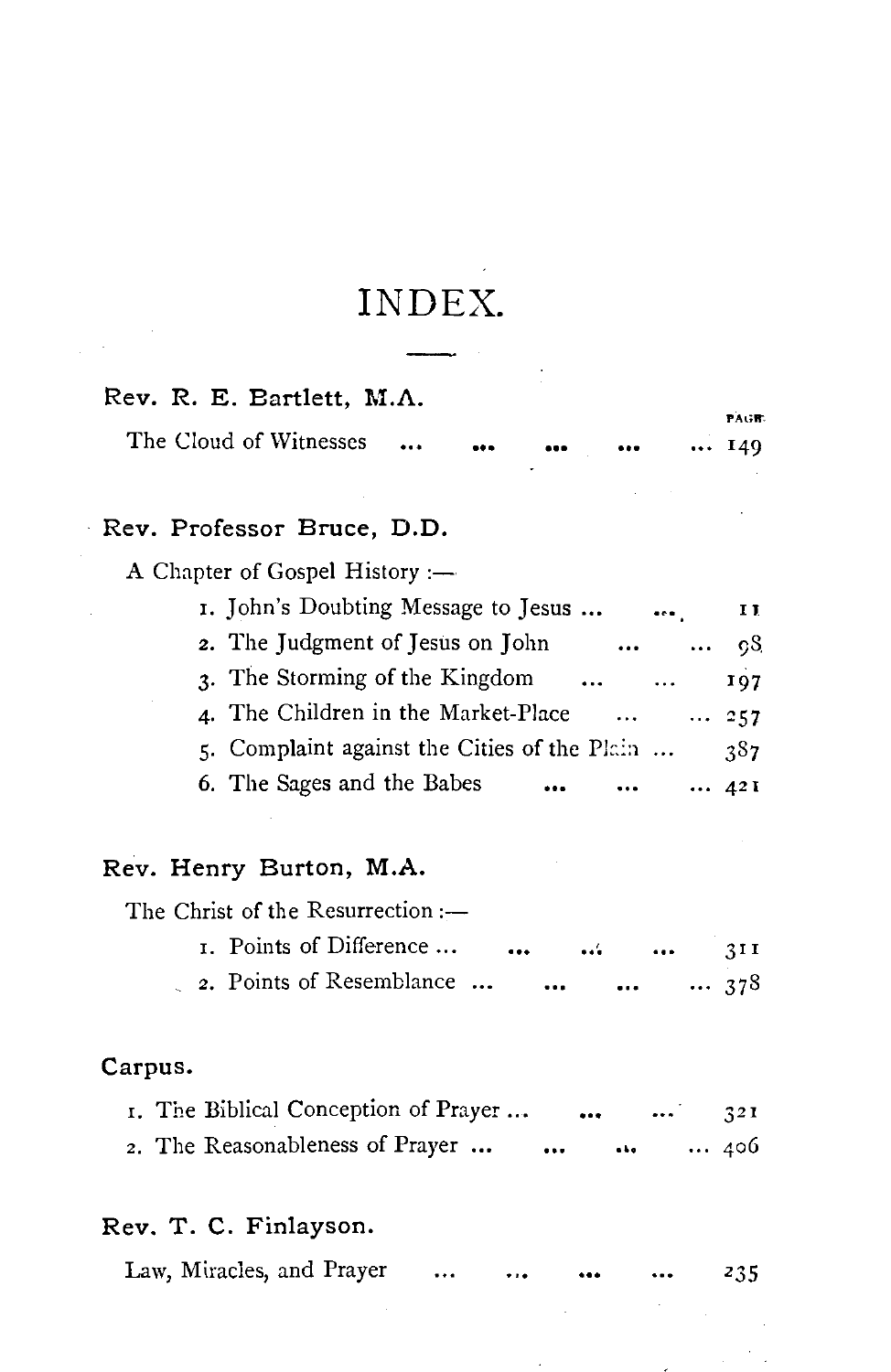| <i>INDEX.</i> |  |
|---------------|--|
|               |  |

 $\overline{\phantom{a}}$ 

| Rev. Canon Farrar, D.D., F.R.S.                              | PAGE         |
|--------------------------------------------------------------|--------------|
| I. The Results of the Exile and the Origin of Pliarisaism    | - 87         |
| 2. Antagonism between Christ and the Oral Law<br>$\cdots$    | 214          |
| 3. Rabbinic Exegesis<br>المتفاري المتداد المتداد<br>$\cdots$ | 362          |
| 4. Antagonism of Christ against Externalism                  | 436          |
|                                                              |              |
| Rev. Professor Godet, D.D.                                   |              |
| The Resurrection of Jesus Christ :-                          |              |
| I. The Apostolic Testimony<br><br>$\ddot{\phantom{a}}$       | 161          |
| 2. Validity of the Apostolic Testimony<br>$\sim 10^{-10}$    | 24I          |
| 3. The Importance of the Fact<br><br>                        | 335          |
|                                                              |              |
| Rev. Professor Stanley Leathes, M.A.                         |              |
| The Writer of the Fourth Gospel and St. John                 | 56           |
| The Marriage in Cana of Galilee<br>                          | 304          |
|                                                              |              |
| Rev. J. Rawson Lumby, B.D.                                   |              |
| The Gospel in the Epistles :-                                |              |
| <b>1.</b> Introduction                                       | $\mathbf{r}$ |
| 2. Faith in Christ<br>$\cdots$<br>$\cdots$                   | 134          |
| 3. The Historic Life of Christ<br>                           | 289          |
| 4. The Christian Institutions                                | 343          |
| 5. The Teaching of Christ<br>$\cdots$<br>                    | 451          |
|                                                              |              |
|                                                              |              |
| Rev. John Macpherson, M.A.                                   |              |
| The New Testament View of Life                               | 72           |
|                                                              |              |
| Rev. W. Sanday, M.A.                                         |              |
| The New Bible                                                | 40I          |